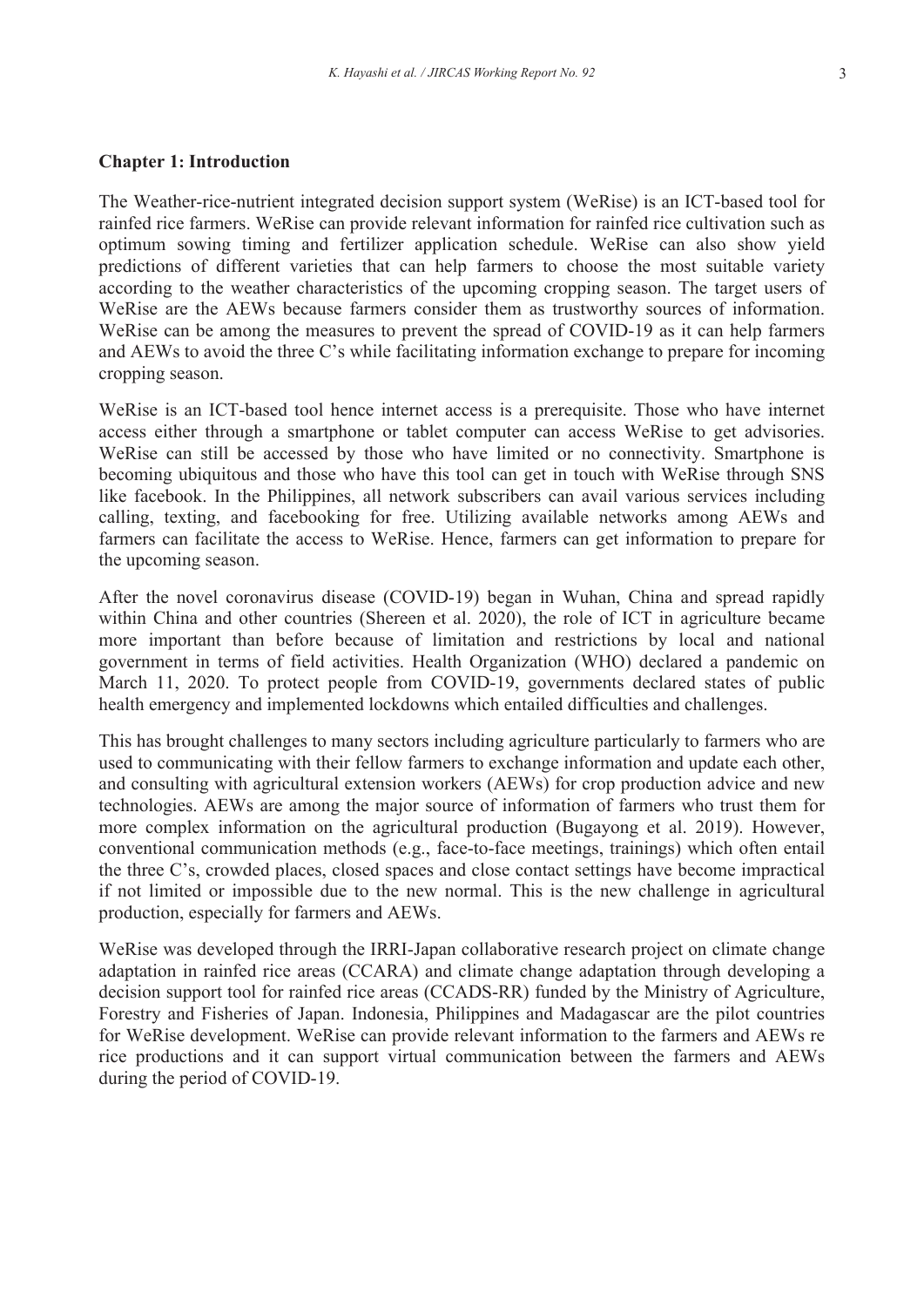### **1. Objectives and target for this manual**

This book documents the weather-rice-nutrient integrated decision support system (WeRise) for a user in research and agricultural extension. It consists of two sections: the first section contains the procedures for the development of crop, soil and weather databases for WeRise. Target users of this section are mainly researchers engaged in agronomy, varietal evaluation, and/or evaluation of ORYZA. The second section is a training program aimed at building the capacity of AEWs, farmer leaders/technicians, and other field agents to deliver extension advisories to rainfed rice farmers through the use of WeRise, ultimately facilitating its adoption.

### **2. Overview of WeRise development**

WeRise functions through the interfacing of two models, ORYZA for crop growth and the cumulative distribution function downscaling method (CDFDM) for statistical downscaling of seasonal climate predictions from SINTEX-F. ORYZA was developed by IRRI for simulating the agronomic and phenological performances of a new variety or line in different agroecological conditions (Bouman et al. 2001). On the other hand, SINTEX-F was developed by JAMSTEC to predict ENSO, which is the main driver for Asian monsoon and has a high correlation with the onset of the rainy season in Asia (Luo et al. 2008). Interfacing these two models could bring a better solution to reduce constraints in rainfed rice production. However, the outputs of SINTEX-F should be downscaled prior to use in ORYZA simulation to reduce systematic errors (bias) (Iizumi et al. 2011, Hayashi et al. 2018). CDFDM was applied to utilize the outputs from SINTEX-F in ORYZA because it is a simple and less expensive model (Iizumi et al. 2011). The outputs from SINTEX-F is a paid product provided by the Forecast Ocean Plus, Inc. (Kudan Bldg. 7F 2-2-5, Kudanminami, Chiyoda-ku, Tokyo 102-0074, Japan).

Prior to running WeRise for predictions, weather and crop databases should be developed as shown in Fig 1.

SINTEX-F outputs (hindcast) and locally observed historical data are used for CDFDM to identify bias, which is used to correct SINTEX-F predictions. On the other hand, crop data should be evaluated and validated using two cropping seasons of on-station field experiment to develop crop database. Using these databases, predictions for certain varieties can be done in productivity as function of sowing periods, fertilizer application schedule and advisory for supplementary irrigation and these information will be stored in Amazon Web Services which a user can access directly to obtain the predictions.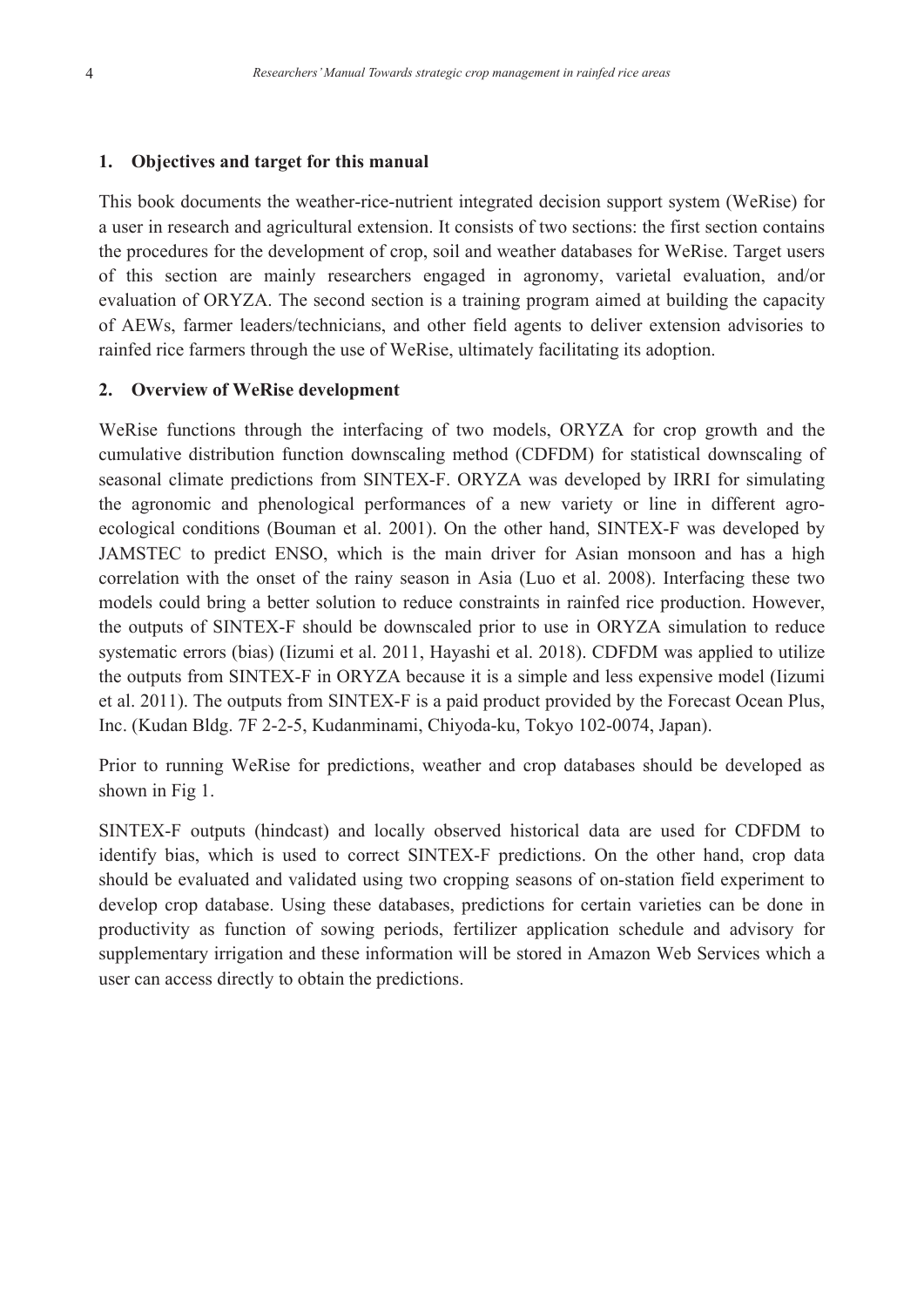

**Fig 1. Conceptual flow of database development for WeRise** (Any version of windows is accessible, and no macro is used for operation of WeRise)

## **3. File organization**

In developing the required databases for WeRise, we need to deal with many files which are key for the preparation of the principal files (EXPERIMENTAL, SOIL, WEATHER files) which will be used to run each model. Hence, organizing files is crucial for efficient and accurate database development. Fig. 2 shows a sample structure of file organization.

- 1. Create a working folder, e.g. *D:\Experiment,* where all the simulation related files could be stored systematically. ①
- 2. In the working folder, create subfolders in following order: Country/Region or Province/ Station/ Year/ Season. ②
- 3. Each region/province has Soil folder. ③
- 4. Calibration folder should be under year.
- 5. Template folder contains the excel templates to format crop, weather, and soil data. 4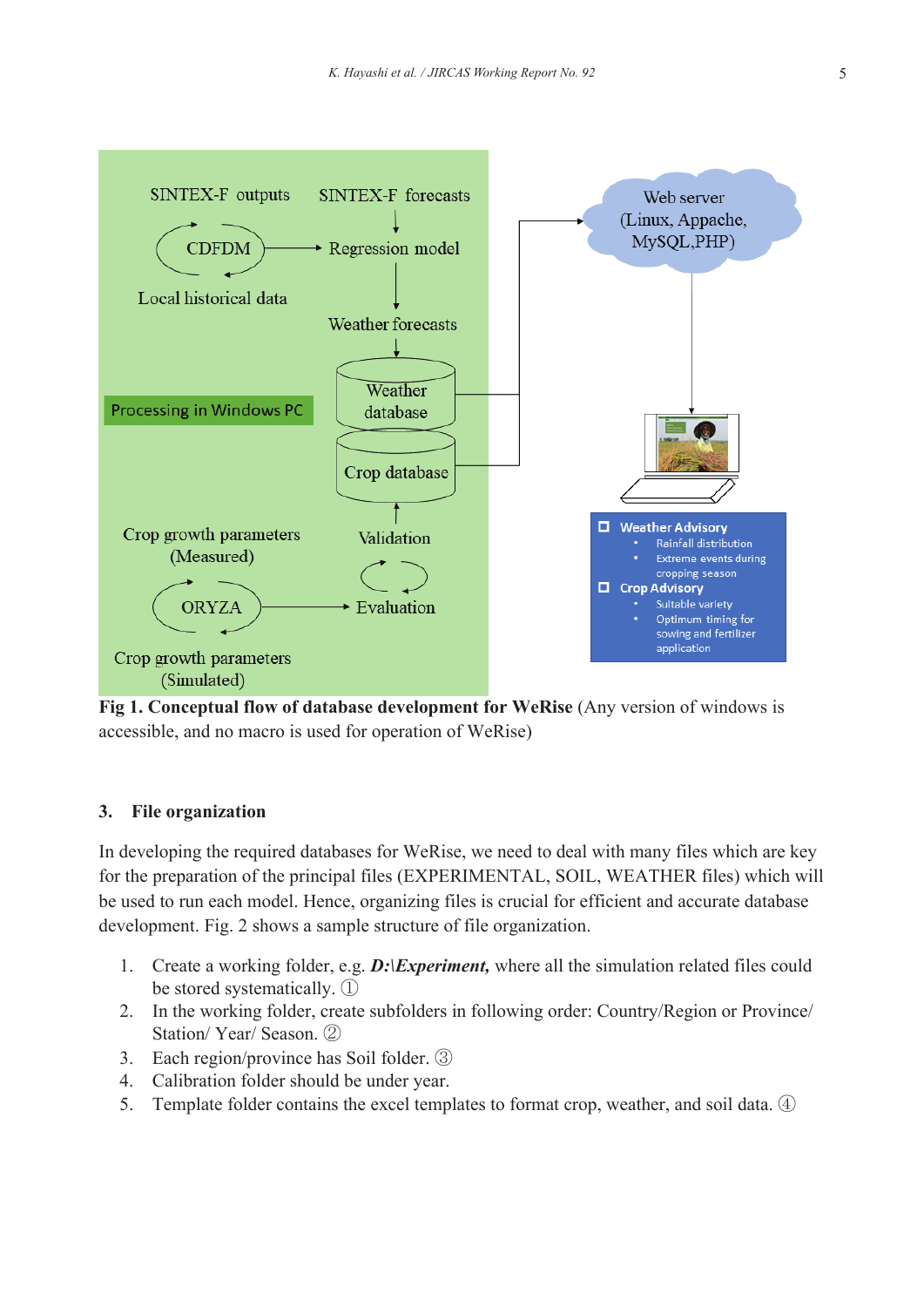- 6. For example;
	- Create a subfolder for different countries, e.g. *INDO,PHL,MADA, Template*
	- Create a subfolder for Regions, e.g. *Region3, Rgeion6*
	- Create subfolder year, e.g. *2019*
	- Create subfolder season, e.g. *DS, WS, Calibration, Validation, Data*
- 7. Create another subfolder for the simulation outputs, e.g. *D:\ Experiment\Outputs*.



#### **4. File naming**

The general Excel file templates should be named as:

Raw data: Crop\_format\_template.xlsx Converted/formatted file: Crop\_convert\_template.xlsx

Raw soil data: Soil\_1\_PH\_Maligaya (\*filename description: 1 – raw data , PH –Philippines, Maligaya – Municipality) Converted/formatted file : Soil\_2\_PH\_Maligaya\_2018.xlsx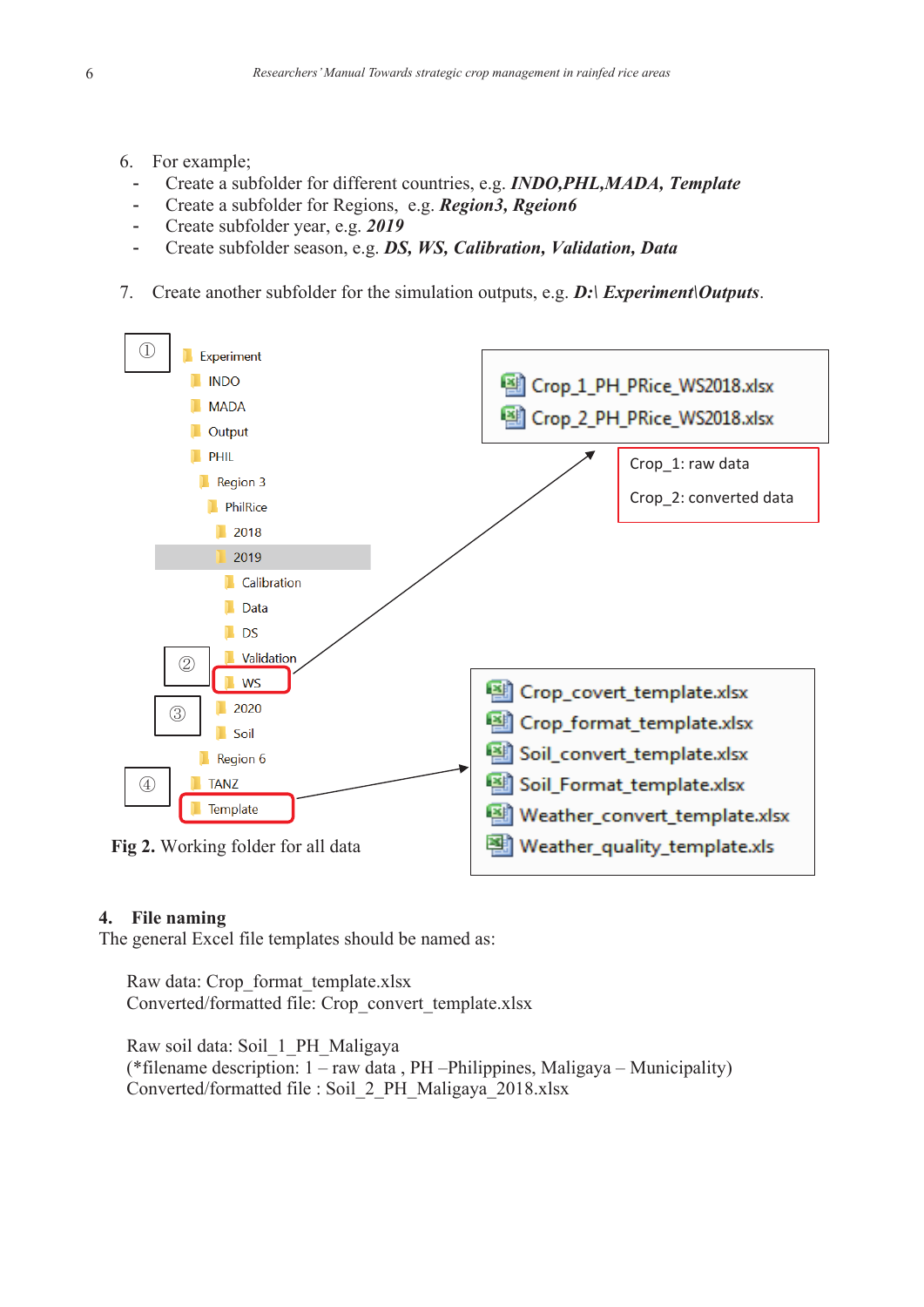Weather data: Weather quality template.xlsx Formatted file: Weather\_convert\_template.xslm

- *1.* After encoding all the raw crop data in *Crop format template.xlsx*, the file should be saved as *Crop\_1\_PH\_Price\_DS2018.xlsx* ("1" means raw data, Price means PhilRice)
- *2.* Raw data need to be converted to a format acceptable to ORYZA. The template *Crop\_convert\_template.xlsx,* maybe used. Once converted, the file should be saved as *Crop\_2\_PH\_Price\_DS2018.xlsx* ("2" means converted data for ORYZA use)
- *3.* File renaming will be done for all data files as in *Soil\_1\_PH\_Price\_DS2018.xlsx, Soil\_2\_PH\_Price\_DS2018.xlsx , Weather\_1\_PH\_Price\_DS2018.xlsx and Weather\_2\_PH\_Price\_DS2018.xlsx*

*\* Note: Windows usually limits file names to 260 characters. But the file name must actually be shorter than that, since the complete path (such as C:\Program Files\filename.txt) is included in this character count.*

## **5. Data requirements for ORYZA v3**

The following data sets are required to run ORYZA v3. These are the basic requirements for a successful model application and evaluation (Table 1). The completeness of data will determine the level of confidence in model outputs. Microsoft Excel 2010 was used to prepare all datasets describe in this manual.

## **Daily weather data**

- ・ Geo-coordinates and altitude
- ・ Precipitation or rainfall (mm)
- Maximum and minimum temperature  $(°Celsius)$
- Solar radiation  $(KJ/m2)$  or sunshine duration (hr)
- Wind speed  $(m/s)$
- Vapor pressure (kPa)
- Daily weather data is a prerequisite for an area where experiments are conducted.
- Yields are largely affected by the weather conditions during the growing seasons.
- Measured data will be converted to its required unit format.
- Weather convert template will be used to format the weather file for ORYZA v 3.
- \* The weather data file is made up of three components: CNTR denotes the (acronym of the) country name (PHIL), ISTN denotes the weather station number (1), and IYEAR.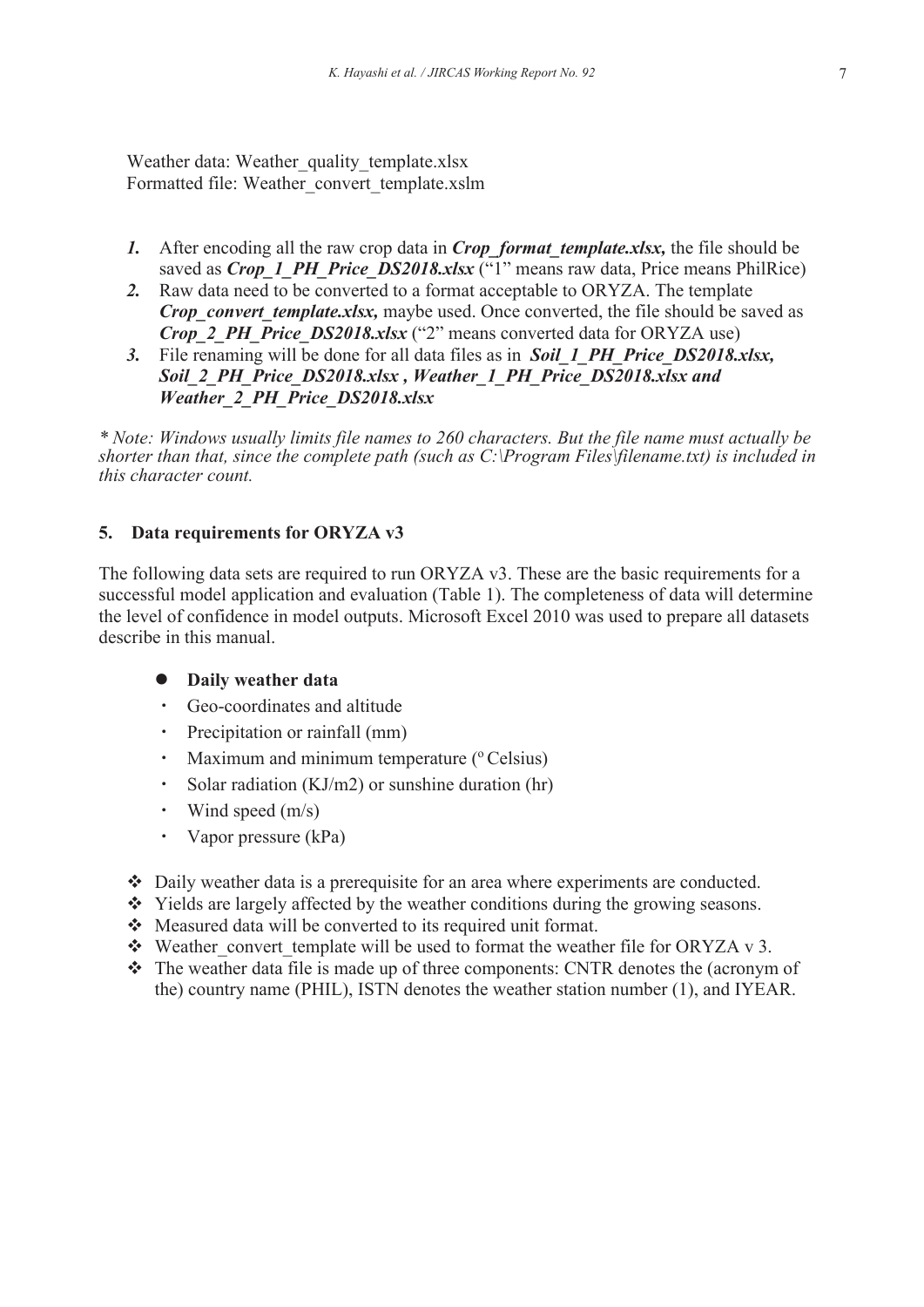# $\bullet$  Soil characteristics

Soil characteristics include the general soil profile. Soil data simulates the dynamics of soil water content and soil water tension to compute the effects of drought on crop growth and development.

- ・ Soil texture (sand, silt, and clay)
- ・ Soil organic carbon
- ・ Soil organic N (=SOC/CN) \*CN: C/N ratio
- To estimate soil hydraulic parameters, tool **SoilHydrau.exe,** a tool of ORYZA, will be used.

## **Crop measurements**

The following crop measurements are crucial in providing relevant information for crop growth.

- Date of sowing/planting
- ・ Date of emergence
- ・ Phenological stages
- ・ Above-ground biomass (dry weight)
	- a. Green Leaves and dead leaves
	- b. Stem
	- c. Panicle
- ・ Fertilizer application date and dosage
- ・ Grain yield and yield components
- ❖ Phenology dates should be inputted as Julian days.
- Fertilizer timing should be counted from days after sowing (DAS).
- \* The mean of the replicates of measured raw data will be used.